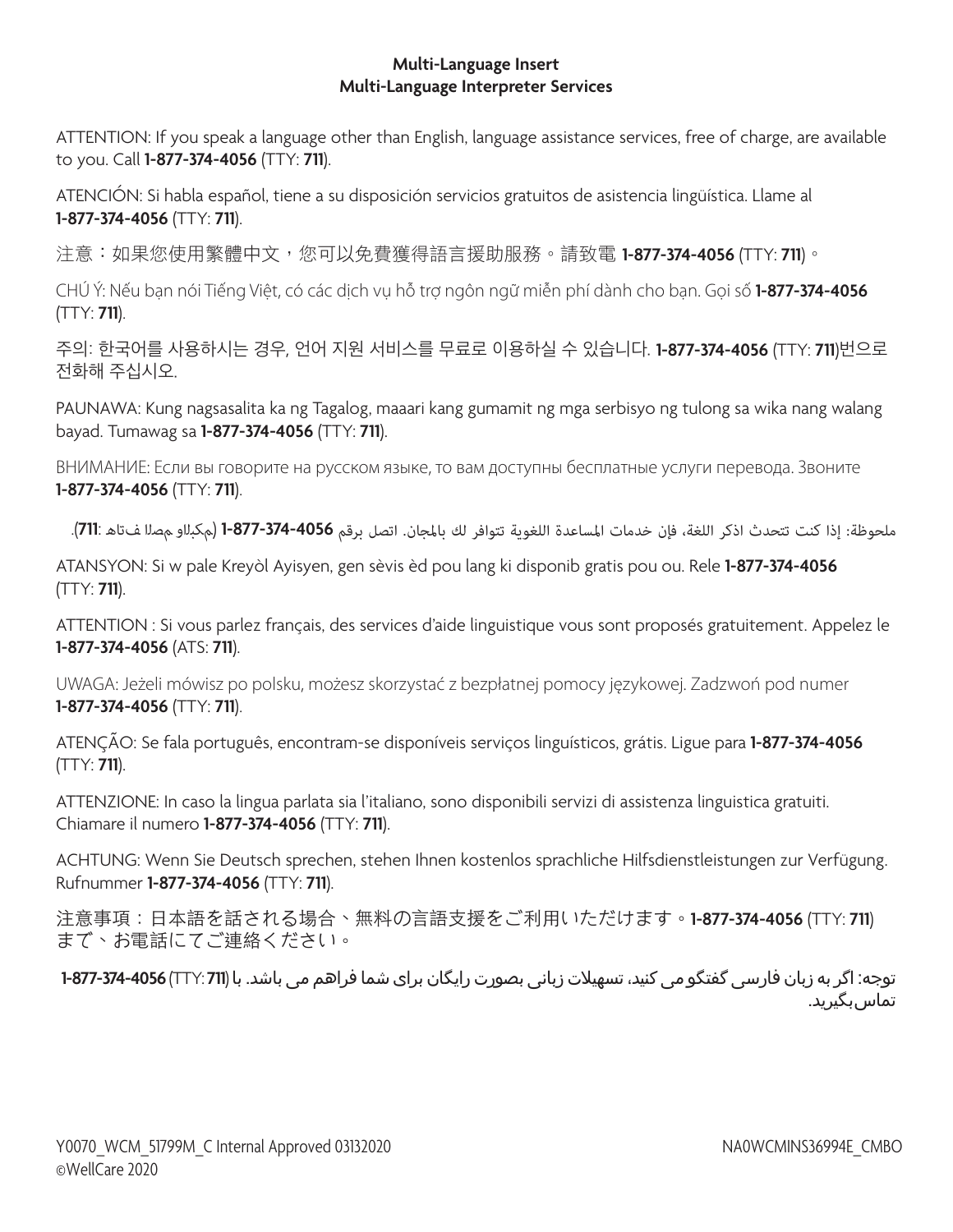ध्यान दें: यदि आप हिंदी बोलते हैं तो आपके लिए मुफ्त में भाषा सहायता सेवाएं उपलब्ध हैं। **1-877-374-4056** (TTY: **711**) पर कॉल करें।

ՈՒՇԱԴՐՈՒԹՅՈՒՆ՝ Եթե խոսում եք հայերեն, ապա ձեզ անվճար կարող են տրամադրվել լեզվական աջակցության ծառայություններ. Զանգահարեք **1-877-374-4056** (TTY (հեռատիպ): **711**).

સુચના: જો તમે ગુજરાતી બોલતા હો, તો નિ:શુલ્ક ભાષા સહાય સેવાઓ તમારા માટે ઉપલબ્ધ છે. ફોન કરો **1-877-374-4056** (TTY: **711**).

LUS CEEV: Yog tias koj hais lus Hmoob, cov kev pab txog lus, muaj kev pab dawb rau koj. Hu rau **1-877-374-4056** (TTY: **711**).

خربدار: اگر آپ اردو بولتے ہیں، تو آپ کو زبان کی مدد کی خدمات مفت میں دستیاب ہیں ۔ کال کریں .(**711** :TTY(**1-877-374-4056**

## ប្រយុត្ន៖ បេសនជាអ្នកនយាយ ភាសាខ្មេរ, សេវាជំនួយផ្នេកភាសា ដោយមនគតឈ្នួល គអាចមានសំរាបបរេអ្នក។ ចូរ ទូរស័ព្ទ **1-877-374-4056** (TTY: **711**)។

ਧਿਆਨ ਦਿਓ: ਜੇ ਤੁਸੀਂ ਪੰਜਾਬੀ ਬੋਲਦੇ ਹੋ, ਤਾਂ ਭਾਸ਼ਾ ਵਿੱਚ ਸਹਾਇਤਾ ਸੇਵਾ ਤੁਹਾਡੇ ਲਈ ਮੁਫਤ ਉਪਲਬਧ ਹੈ। **1-877-374-4056** (TTY: **711**) 'ਤੇ ਕਾਲ ਕਰੋ।

**লক্ষ্য করুনঃ যদি আপনি বাংলা, কথা বলতে পারেন, তাহলে নিঃখরচায় ভাষা সহায়তা পরিষেবা উপলব্ধ আছে। ফ�োন করুন 1-877-374-4056** (TTY: **711**)**।**

אויפמערקזאם: אויב איר רעדט אידיש, זענען פארהאן פאר אייך שפראך הילף סערוויסעס פריי פון אפצאל. רופט **1-877-374-4056** .(TTY: **711**)

ማስታወሻ: የሚናገሩት ቋንቋ ኣማርኛ ከሆነ የትርጉም እርዳታ ድርጅቶች፣ በነጻ ሊያግዝዎት ተዘጋጀተዋል፡ ወደ ሚከተለው ቁጥር ይደውሉ **1-877-374-4056** (መስማት ለተሳናቸው: **711**).

เรียน: ถ้าคุณพูดภาษาไทยคุณสามารถใช้บริการช่วยเหลือทางภาษาได้ฟรี โทร **1-877-374-4056** (TTY: **711**).

XIYYEEFFANNAA: Afaan dubbattu Oroomiffa, tajaajila gargaarsa afaanii, kanfaltiidhaan ala, ni argama. Bilbilaa **1-877-374-4056** (TTY: **711**).

PAKDAAR: Nu saritaem ti Ilocano, ti serbisyo para ti baddang ti lengguahe nga awanan bayadna, ket sidadaan para kenyam. Awagan ti **1-877-374-4056** (TTY: **711**).

ໂປດຊາບ: ຖາວາ ທານເວົາພາສາ ລາວ, ການບໍລິການຊວຍເຫຼືອດານພາສາ, ໂດຍບໍ່ເສັງຄາ, ແມນມີພອມໃຫທານ. ໂທຣ **1-877-374-4056** (TTY: **711**).

KUJDES: Nëse flitni shqip, për ju ka në dispozicion shërbime të asistencës gjuhësore, pa pagesë. Telefononi në **1-877-374-4056** (TTY: **711**).

OBAVJEŠTENJE: Ako govorite srpsko-hrvatski, usluge jezičke pomoći dostupne su vam besplatno. Nazovite **1-877-374-4056** (TTY - Telefon za osobe sa ošteĐenim govorom ili sluhom: 711).

УВАГА! Якщо ви розмовляєте українською мовою, ви можете звернутися до безкоштовної служби мовної підтримки. Телефонуйте за номером **1-877-374-4056** (телетайп: **711**).

ध्यान दिनुहोस्: तपार्इंले नेपाली बोल्नुहुन्छ भने तपार्इंको निम्ति भाषा सहायता सेवाहरू निःशुल्क रूपमा उपलब्ध छ । फोन गर्नुहोस् **1-877-374-4056** (टिटिवाइ: **711**) ।

AANDACHT: Als u nederlands spreekt, kunt u gratis gebruikmaken van de taalkundige diensten. Bel **1-877-374-4056** (TTY: **711**).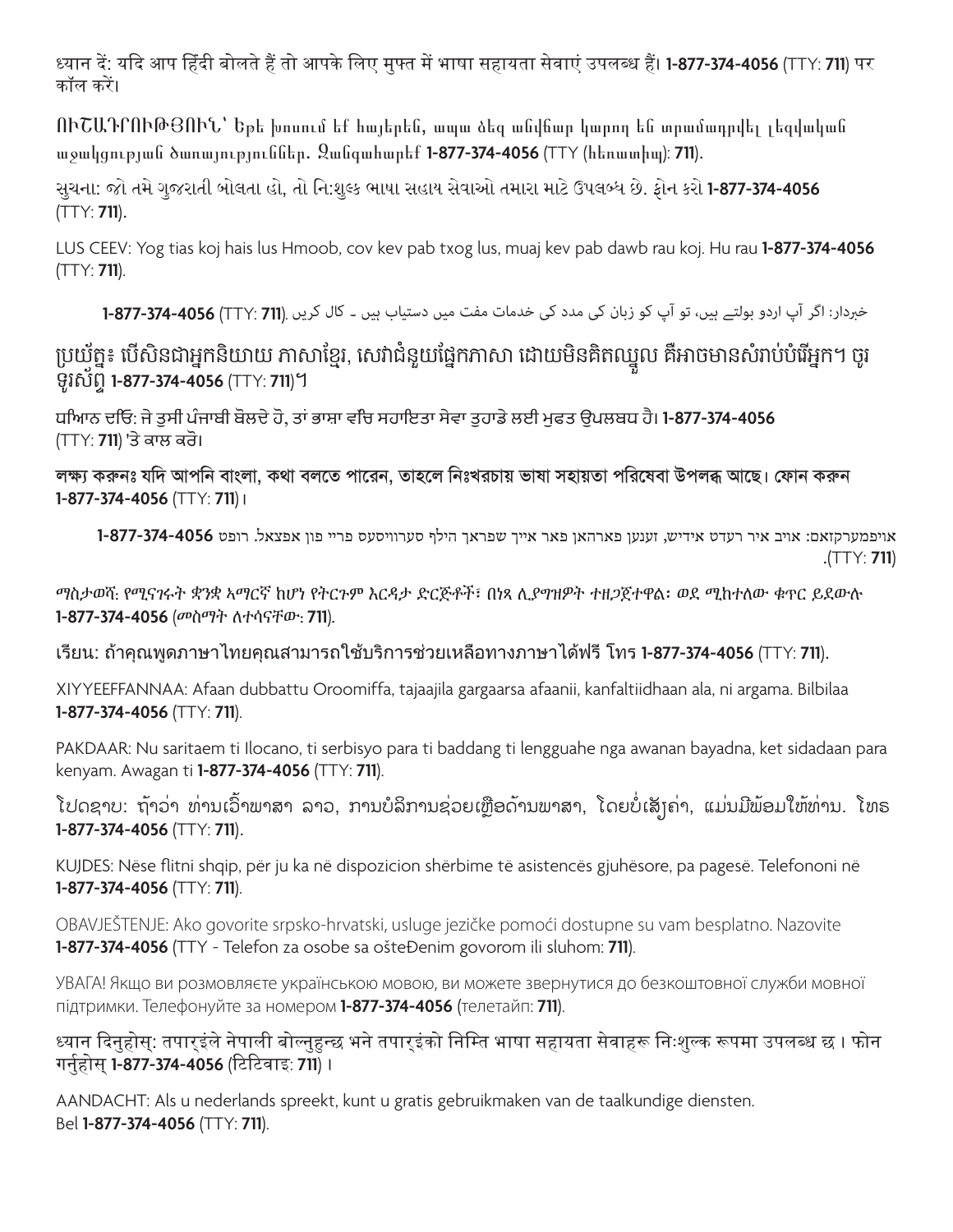ymol.ymo;= erh>uwdRAunD AusdmtCd<AerRM>Ausdmtw>rRpXRvXAwvXmbl.vXmphRAeDwrHRb.ohM. vDRIAud **1-877-374-4056** (TTY: **711**).

MO LOU SILAFIA: Afai e te tautala Gagana fa'a Sāmoa, o loo iai auaunaga fesoasoan, e fai fua e leai se totogi, mo oe, Telefoni mai **1-877-374-4056** (TTY: **711**).

LALE: Ñe kwōj kōnono Kajin Ṃajōḷ, kwomaroñ bōk jerbal in jipañ ilo kajin ṇe aṃ ejjeḷọk wōṇāān. Kaalọk **1-877-374-4056** (TTY: **711**).

ATENȚIE: Dacă vorbiți limba română, vă stau la dispoziție servicii de asistență lingvistică, gratuit. Sunați la **1-877-374-4056** (TTY: **711**).

MEI AUCHEA: Ika iei foosun fonuomw: Foosun Chuuk, iwe en mei tongeni omw kopwe angei aninisin chiakku, ese kamo. Kori **1-877-374-4056** (TTY: **711**).

FAKATOKANGA'I: Kapau 'oku ke Lea-Fakatonga, ko e kau tokoni fakatonu lea 'oku nau fai atu ha tokoni ta'etotongi, pea teke lava 'o ma'u ia. Telefoni mai **1-877-374-4056** (TTY: **711**).

ATENSYON: Kung nagsulti ka og Cebuano, aduna kay magamit nga mga serbisyo sa tabang sa lengguwahe, nga walay bayad. Tawag sa **1-877-374-4056** (TTY: **711**).

ICITONDERWA: Nimba uvuga Ikirundi, uzohabwa serivisi zo gufasha mu ndimi, ku buntu. Woterefona **1-877-374-4056** (TTY: **711**).

KUMBUKA: Ikiwa unazungumza Kiswahili, unaweza kupata, huduma za lugha, bila malipo. Piga simu **1-877-374-4056** (TTY: **711**).

PERHATIAN: Jika Anda berbicara dalam Bahasa Indonesia, layanan bantuan bahasa akan tersedia secara gratis. Hubungi **1-877-374-4056** (TTY: **711**).

DİKKAT: Eğer Türkçe konuşuyor iseniz, dil yardımı hizmetlerinden ücretsiz olarak yararlanabilirsiniz. **1-877-374-4056** (TTY: **711**) irtibat numaralarını arayın.

ئاگاداری: ئەگەر بە زمانی کوردی قەسە دەکەیت، خزمەتگوزاریەکانی یارمەتی زمان، بەخۆڕایی، بۆ تۆ بەردەستە. پەیوەندی بە بکە. (TTY: **711**) **1-877-374-4056**

శర్దద్ పెటట్ండి: ఒకవేళ మీరు తెలుగు బాష మాటాల్డుతునన్టల్యితే. మీ కొరకు తెలుగు భాషా సహాయక సేవలు ఉచితంగా లభిస్తాయి. **1-877-374-4056** (TTY: **711**) కు కాల్ చేయండి.

PID KENE: Na ye jam në Thuonjan, ke kuony yenë koc waar thook atö kuka lëu yök abac ke cïn wënh cuatë piny. Yuɔpë **1-877-374-4056** (TTY: **711**).

MERK: Hvis du snakker norsk, er gratis språkassistansetjenester tilgjengelige for deg. Ring **1-877-374-4056** (TTY: **711**).

ATENCIÓ: Si parleu Català, teniu disponible un servei d"ajuda lingüística sense cap càrrec. Truqueu al **1-877-374-4056** (TTY o teletip: **711**).

ΠΡΟΣΟΧΗ: Αν μιλάτε ελληνικά, στη διάθεσή σας βρίσκονται υπηρεσίες γλωσσικής υποστήριξης, οι οποίες παρέχονται δωρεάν. Καλέστε **1-877-374-4056** (TTY: **711**).

IGE NTI: O buru na asu Ibo asusu, enyemaka diri gi site na call **1-877-374-4056** (TTY: **711**).

AKIYESI: Ti o ba nso ede Yoruba ofe ni iranlowo lori ede wa fun yin o. E pe ero ibanisoro yi **1-877-374-4056** (TTY: **711**).

Ni songen mwohmw ohte, komw pahn sohte anahne kawehwe mesen nting me koatoantoal kan ahpw wasa me ntingie Lokaiahn Pohnpei komw kalangan oh ntingidieng ni lokaiahn Pohnpei. Nelpon **1-877-374-4056** (TTY: **711**).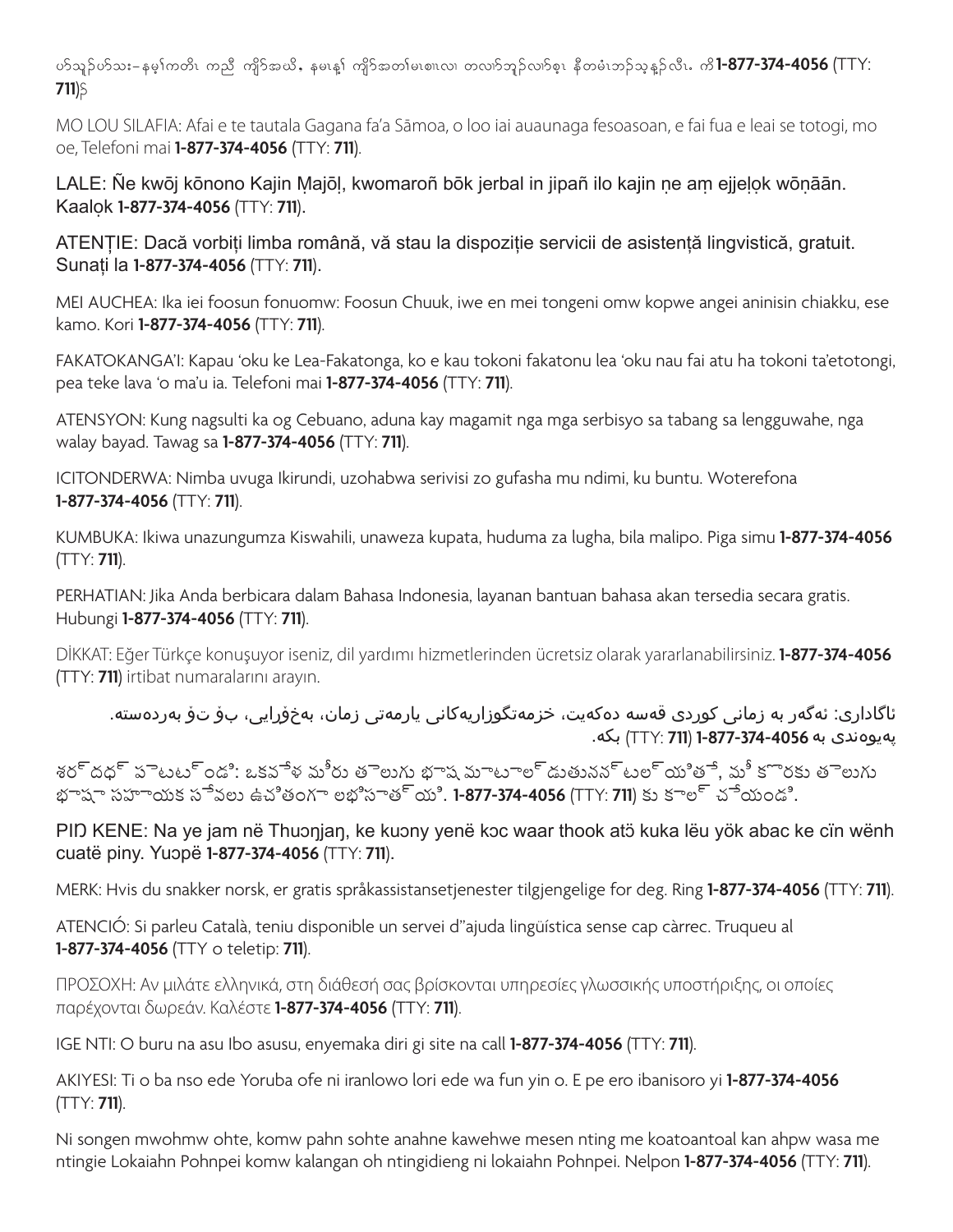Wann du Deitsch (Pennsylvania German/Dutch) schwetzscht, kannscht du mitaus Koschte ebber gricke, ass dihr helft mit die englisch Schprooch. Ruf selli Nummer uff **1-877-374-4056** (TTY: **711**).

E NĀNĀ MAI: Inā hoʻopuka ʻoe i ka ʻōlelo hoʻokomo ʻōlelo, loaʻa ke kōkua manuahi iā ʻoe. E kelepona iā **1-877-374-4056** (TTY: **711**).

MAANDO: To a waawi Adamawa, e woodi ballooji-ma to ekkitaaki wolde caahu. Noddu **1-877-374-4056** (TTY: **711**).

Hagsesda: iyuhno hyiwoniha tsalagi gawonihisdi. Call **1-877-374-4056** (TTY: **711**).

ATENSIÓN: Yanggen un tungó I linguahén Chamoru, i setbision linguahé gaige para hagu dibatde ha . Agang I **1-877-374-4056** (TTY: **711**).

## المسه جُماهَا في جُماها من الله عنه المسلم المسلم المسلم المسلم المسلم المسلم المسلم المسلم المسلم المسلم المسلم ܲܲܲ ܲܲܲܲ.(TTY: **711**) **1-877-374-4056**

သတိပြုရန် : အကယ်၍ သင်သည် မြန်မာစကား ကို ပြောပါက၊ ဘာသာစကား အကူအညီ၊ အခမဲ့၊ သင့်အတွက် စီစဉ်ဆောင်ရွက်ပေးပါမည်။ ဖုန်းနံပါတ် **1-877-374-4056** (TTY: **711**) သို့ ခေါ် ဆိုပါ။

Díí baa akó nínízin: Díí saad bee yáníłti'go Diné Bizaad, saad bee áká'ánída'áwo'déé', t'áá jiik'eh, éí ná hóló, kojj' hódíílnih **1-877-374-4056** (TTY: **711**).

Dè dɛ nìà kɛ dyédé gbo: O jǔ ké m̀ Bàsɔ́ɔ̀-wùd̥ù-po-nyɔ̀ jǔ ní, nìí, à wudu kà kò dò po-poɔ̀ bɛ́in m̀ gbo kpáa. Ɖá **1-877-374-4056** (TTY: **711**).

ANOMPA PA PISAH: Chahta makilla ish anompoli hokma, kvna hosh Nahollo Anompa ya pipilla hosh chi tosholahinla. Atoko, hattak yvmma im anompoli chi bvnnakmvt, holhtina pa payah **1-877-374-4056** (TTY: **711**).